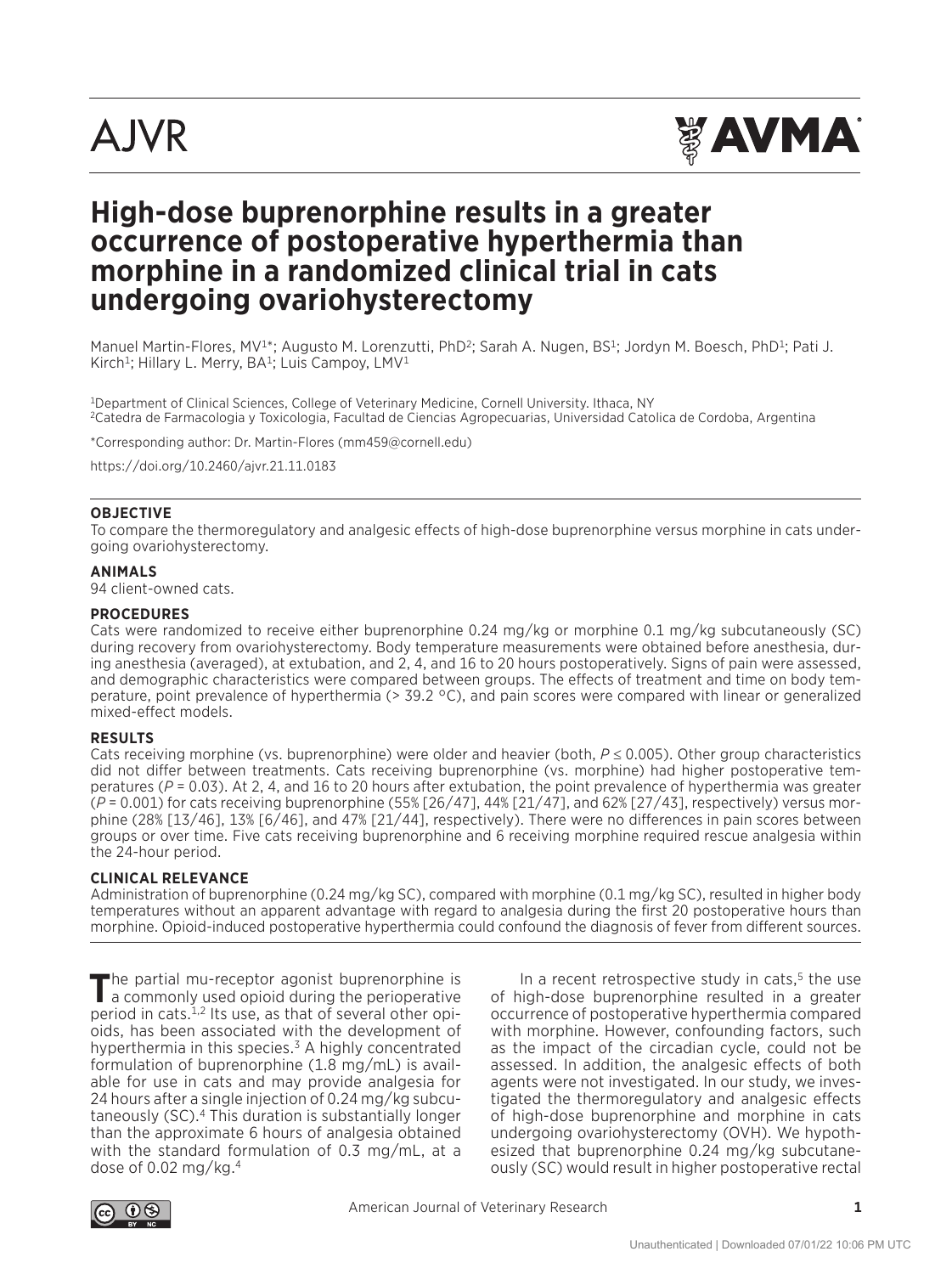temperatures and lower postoperative pain scores than morphine 0.1 mg/kg SC when administered to cats during recovery from anesthesia and OVH.

# **Methods**

This study was approved by the institution's Veterinary Clinical Studies Committee (protocol No. 031220-03) and follows Animal Research: Reporting of *In Vivo* Experiments guidelines.<sup>6</sup> Cats undergoing OVH as part of surgical exercises for veterinary students between September and November 2020 were included. Cats were excluded from the study if the American Society of Anesthesiologists physical status was more than 2, if a different surgical procedure was performed in addition to OVH, or if the cats became hyperthermic during anesthesia (prior to the administration of the study agents). Physical status was assigned based on physical examination and bloodwork, including hematocrit, total plasma proteins, blood glucose, and urea concentrations.

All cats were admitted to our institution the day prior to their surgery and were housed individually. Each cat received maropitant (Cerenia; Zoetis) 8 mg total per os (PO), robenacoxib (Onsior; Elanco) 6 mg total PO, and cefovecin sodium (Convenia; Zoetis) 8 mg/kg SC the afternoon prior to the procedure. Food, but not water, was withheld starting the evening prior to anesthesia. Cats were anesthetized and operated between 7 am and 12 noon, or between 1 and 5 pm.

All cats received dexmedetomidine (Dexdomitor; Zoetis) 20 μg/kg and morphine (West-Ward) 0.1 mg/kg intramuscularly (IM). Approximately 15 minutes later, an intravenous catheter was placed. Ketamine (Ketathesia; Henry Schein Animal Health) 5 mg/kg IM was administered to cats that were insufficiently sedated for catheterization. Anesthesia was induced with propofol (Sagent Pharmaceuticals), administered until intubation was possible, and anesthesia was maintained with isoflurane in oxygen (1 to 2 L/min) using a circular rebreathing system. Cats were placed in dorsal recumbency, and the abdomen was clipped and scrubbed in the induction area, adjacent to the surgical room. No heating devices were used during this period. Cats were then transferred to the surgical table and placed in dorsal recumbency over a circulating warm water blanket (T/PUMP Heat Therapy Pump; Gaymar Industries) and a disposable, impermeable underpad. The warmwater blanket was set at 42 °C. A midline laparotomy was performed. Monitoring included continuous electrocardiogram, pulse oximetry, capnography, esophageal temperature, and oscillometric blood pressure (every 2 minutes). Lactated Ringer solution was administered at 5 mL/kg/h intravenously (IV) to all cats during anesthesia. If the esophageal temperature decreased to less than 36 °C, warm saline bags were placed around the cat's neck and shoulders. All cats breathed spontaneously during the procedure. After surgery was completed, the cats were vaccinated against rabies, and isoflurane was discontinued. Cats were extubated when the swallowing

reflex was observed. In cats that were difficult to restrain manually or appeared aggressive at recovery, dexmedetomidine 1 μg/kg was administered IV. If, on the contrary, a cat appeared overly sedated after extubation, atipamezole (Antisedan; Zoetis) 0.1 mg/kg was administered IM.

### **Randomization and postoperative data collection**

Twelve to 15 cats were operated each week. Cats were randomized to receive either buprenorphine (Simbadol; Zoetis) 0.24 mg/kg SC or morphine 0.1 mg/kg SC, administered once, immediately after extubation. During the first week of the program, an analgesic agent was selected at random by coin toss, and all cats in that week received that agent. The alternate agent was used the following week for all cats. The order was repeated thereafter. All cats received robenacoxib 6 mg PO 4 hours after extubation.

Rectal temperature (digital thermometer; AmerisourceBergen) was measured immediately after extubation and 2, 4, and 16 to 20 hours later. Food and water were available starting 2 hours after extubation. The Glasgow Composite Measure Pain Scale (GCMPS)-Feline<sup>7</sup> was assessed at 4 and 16 to 20 hours after extubation in all cats. Any cat scoring  $\geq$  5/20 received rescue analgesia, consisting of buprenorphine 0.02 mg/kg or morphine 0.1 mg/kg, according to their initial treatment allocation. Cats receiving rescue analgesics were removed from the study from that point onward. All cats were assessed for pain by the same investigator, who was unaware of treatment allocation.

### **Statistical analysis**

Distribution of the residuals was assessed by observation of histograms. Intraoperative temperature was averaged for the duration of the procedure. The age, weight, surgery time (am or pm), administration of ketamine prior to induction, administration of dexmedetomidine or atipamezole after recovery, and duration of anesthesia were compared between groups with Wilcoxon's tests for continuous variables and Fisher's exact tests for binary ones.

The effects of treatment and time (and their interaction) on temperature (rectal preoperative and postoperative, and esophageal intraoperative) were assessed with a mixed-effects model using cat as the random effect, and treatment, time, and their interaction as fixed effects. All time points were included in the model. The point prevalence of hyperthermia, defined as a temperature > 39.2 °C was calculated at baseline (prior to anesthesia) and at each postoperative time. The effect of treatment, time, and their interaction on the point prevalence of hyperthermia and on the GCMPS-Feline score was assessed with a generalized linear mixed-effects model using a binomial family with a link function "logit."

Statistical analysis was performed with available software.<sup>8,9</sup> Results are summarized as mean (SD) for parametric data and median (range, minimum to maximum) for nonparametric data. Significance was set at *P* < 0.05.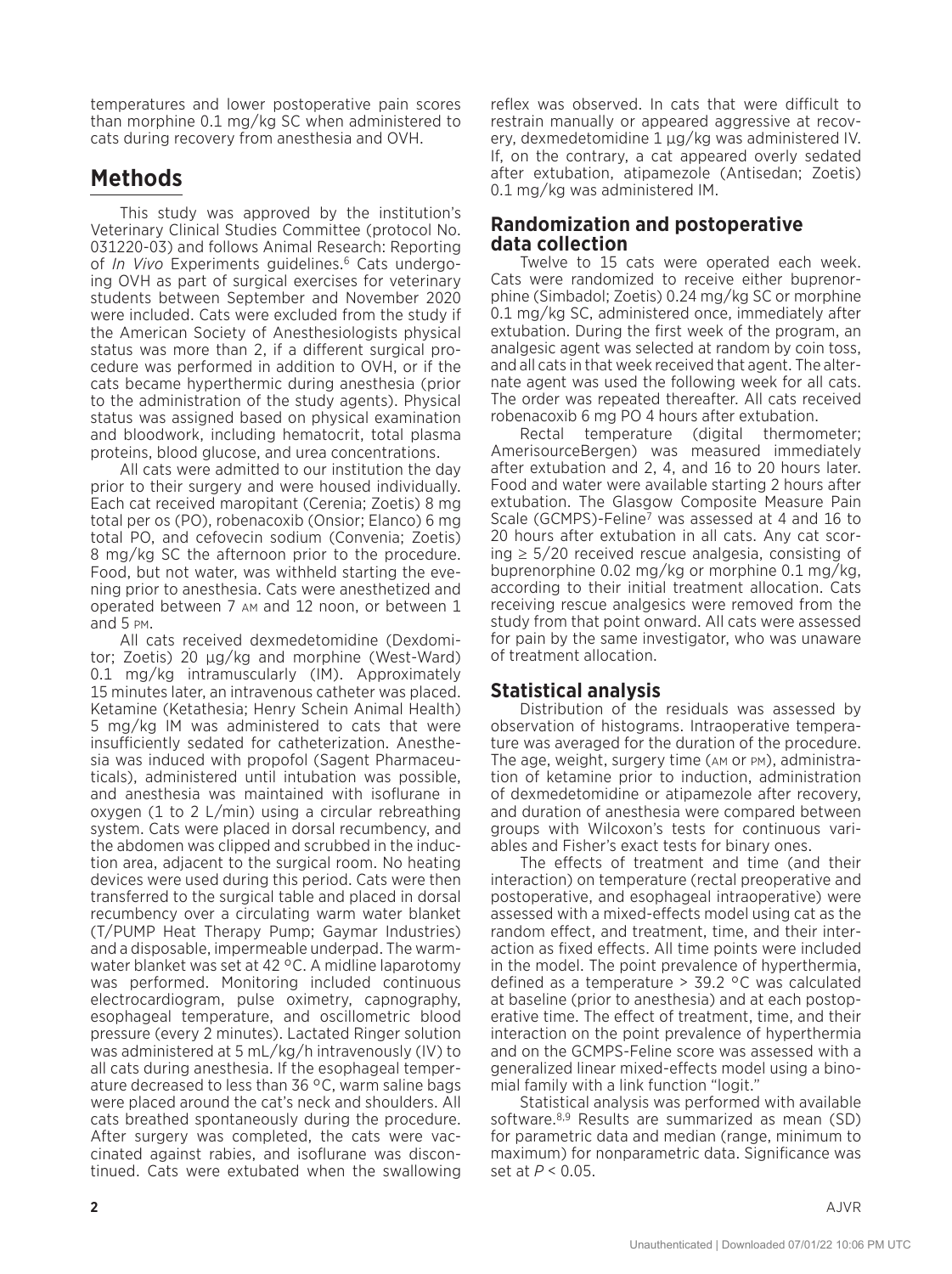**Table 1**—Results for key demographic characteristics, time of procedure, duration of anesthesia, and additional agents administered for 94 cats undergoing ovariohysterectomy and randomly assigned to receive either buprenorphine (0.24 mg/kg; n = 47) or morphine (0.1 mg/kg; n = 47) subcutaneously once immediately after extubation between September and November 2020.

| <b>Variables</b>                          | <b>Buprenorphine group</b> | Morphine group | P value |
|-------------------------------------------|----------------------------|----------------|---------|
| Age (months) $a$                          | $7(2-36)$                  | $12(3-96)$     | 0.005   |
| Body weight (kg) <sup>a</sup>             | $2.4(1.1-4.9)$             | $2.8(1.0-4.0)$ | 0.004   |
| Time of procedure (n)                     |                            |                | > 0.999 |
| AM                                        | 24                         | 24             |         |
| PM                                        | 23                         | 23             |         |
| Duration of anesthesia (min) <sup>a</sup> | 170 (115-215)              | 160 (120-220)  | 0.360   |
| Ketamine administration (n)               | 13                         | 13             | > 0.999 |
| Dexmedetomidine administration (n)        |                            |                | 0.241   |
| Atipamezole administration (n)            | 21                         | 28             | 0.215   |

Data are reported as number of affected cats unless otherwise indicated. aData are reported as median and range.



**Figure 1**—Individual-value plots of rectal temperature prior to anesthesia (T0), mean esophageal temperatures throughout anesthesia (T1), and rectal temperature at extubation (T2) and then at 2 (T3), 4 (T4), and 16 to 20 (T5) hours after extubation for 94 cats undergoing ovar- iohysterectomy and randomly assigned to receive 1 sub- cutaneous dose of either buprenorphine (0.24 mg/kg; cutaneous dose of either buprenorphine  $(0.24 \text{ mg/kg})$ ; n = 47; filled circles) or morphine  $(0.1 \text{ mg/kg})$ ; n = 47; open circles) immediately after extubation (dotted vertical Treatment line) between September and Novem-<br>ber 2020. For each plot, the horizontal line between the whiskers represents the mean, the whiskers represent the SD, and each circle represents a result for one cat.

## **Results**

Two cats became hyperthermic during anesthesia and were excluded prior to randomization for opioid treatment. A total of 94 cats were randomized to receive either buprenorphine or morphine upon recovery from anesthesia (47 in each group). Demographic data, time and duration of anesthesia, and administration of ketamine, dexmedetomidine, and atipamezole are summarized **(Table 1)**. Cats receiving morphine were older and heavier than those receiving buprenorphine.

Preoperative, intraoperative, and postoperative body temperatures were evaluated **(Figure 1)**. Overall, there were significant effects of time (*P* < 0.001) and treatment  $(P = 0.033)$  on body temperature, with cats receiving buprenorphine having greater values than those receiving morphine. The point prevalence of hyperthermia for cats receiving buprenorphine and morphine was 55% (26/47) and 28% (13/46) at 2 hours, 44% (21/47) and 13% (6/46) at 4 hours, and 62% (27/43) and 47% (21/44) at 16 to 20 hours after extubation.

There were no differences in the GCMPS-Feline score between treatment groups (*P* = 0.244) or over time  $(P = 0.931)$ . Four hours after recovery, scores were 0 (range, 0 to 7) for cats receiving buprenorphine and 0 (range, 0 to 6) for cats receiving morphine. Four cats receiving buprenorphine and two receiving morphine scored  $\geq 5/20$  at this time point and were subsequently removed from the study. At 16 to 20 hours, cats receiving buprenorphine scored 0 (range, 0 to 6) and those receiving morphine scored 0 (range, 0 to 12). One cat in the buprenorphine group and 4 in the morphine group scored  $\geq 5/20$  at 16 to 20 hours. All cats were discharged 24 hours after surgery.

## **Discussion**

The main findings from this study are that postoperative temperature and the point prevalence of hyperthermia were greater with this formulation and dose of buprenorphine than with morphine 0.1 mg/kg, and that no differences were found on postoperative pain scores up to 20 hours after recovery from anesthesia.

Hyperthermia secondary to opioid administration in cats has long been described with several agents, including buprenorphine.<sup>3,10-12</sup> In our study we evaluated buprenorphine at a concentration and dose that offers analgesia for up to 24 hours after a single SC injection.4 A recent retrospective study suggested that hyperthermia occurred more often and lasted longer after that formulation of buprenorphine was used compared with a group of cats receiving morphine.5 Our prospective study confirms that hyperthermia was found at a greater rate when buprenorphine was used compared with morphine.

Higher rectal temperatures and a greater occurrence of hyperthermia were recorded when buprenorphine was used. Of particular importance, a high incidence of hyperthermia was observed with both agents almost 24 hours after SC administration. Given that some animals were hyperthermic prior to anesthesia and surgery, presumably from the stress